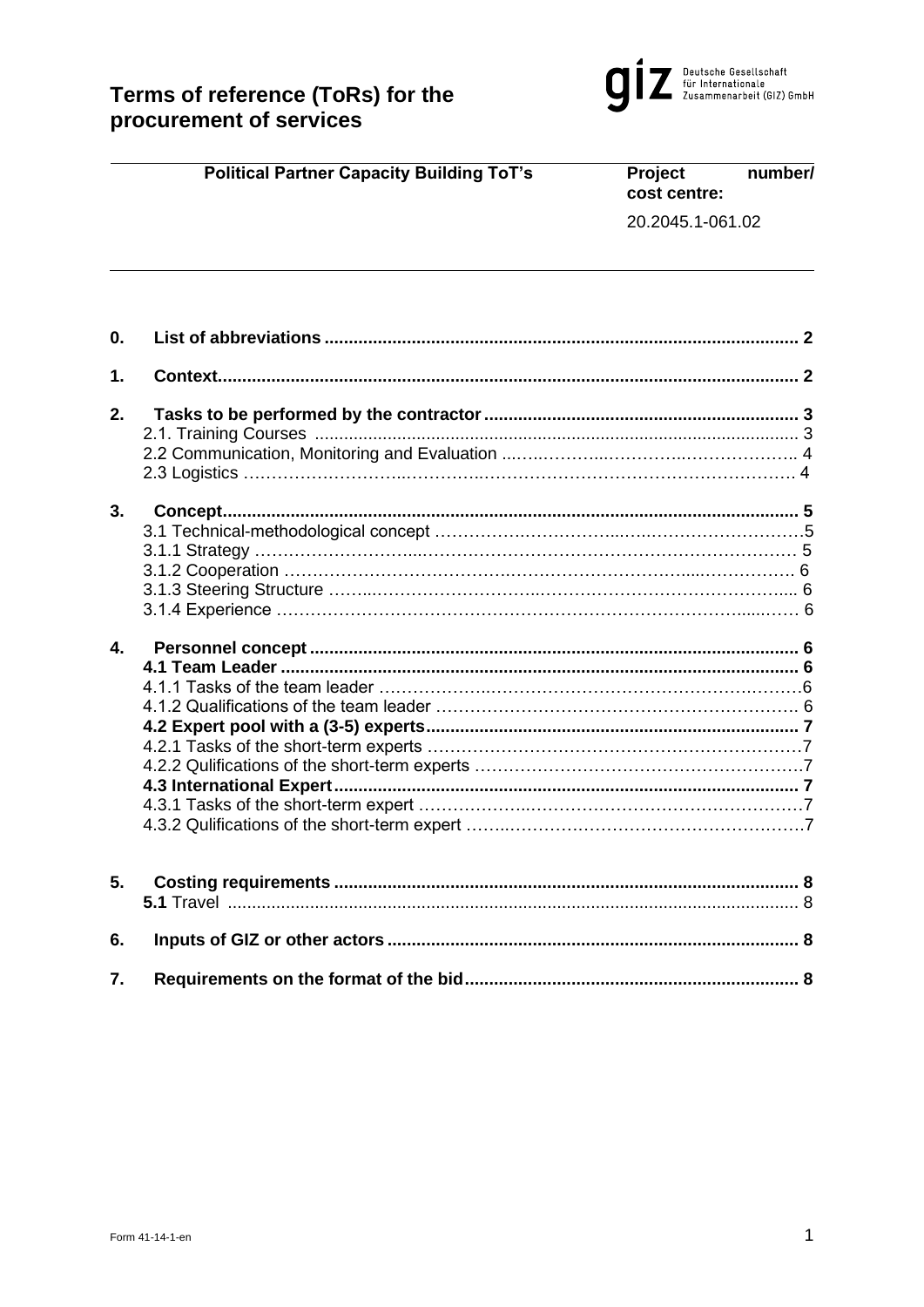

# <span id="page-1-0"></span>**0. List of abbreviations**

<span id="page-1-1"></span>

| <b>BMZ</b>   | The Federal Ministry for Economic Cooperation and Development |
|--------------|---------------------------------------------------------------|
| GIZ          | Deutsche Gesellschaft für Internationale Zusammenarbeit       |
| <b>PME</b>   | Programme Migration for Development                           |
| <b>GMAC</b>  | German Centre for Job, Migration and Reintegration in Iraq    |
| <b>ToR</b>   | <b>Terms of Reference</b>                                     |
| FI.          | Federal Iraq                                                  |
| <b>KRI</b>   | Kurdistan Region of Iraq                                      |
| <b>PR</b>    | <b>Public Relations</b>                                       |
| HQ           | GIZ Headquarter in Escborn                                    |
| <b>MoLSA</b> | Ministry of Labour and Social Affairs                         |
| FP           | <b>Focal Point</b>                                            |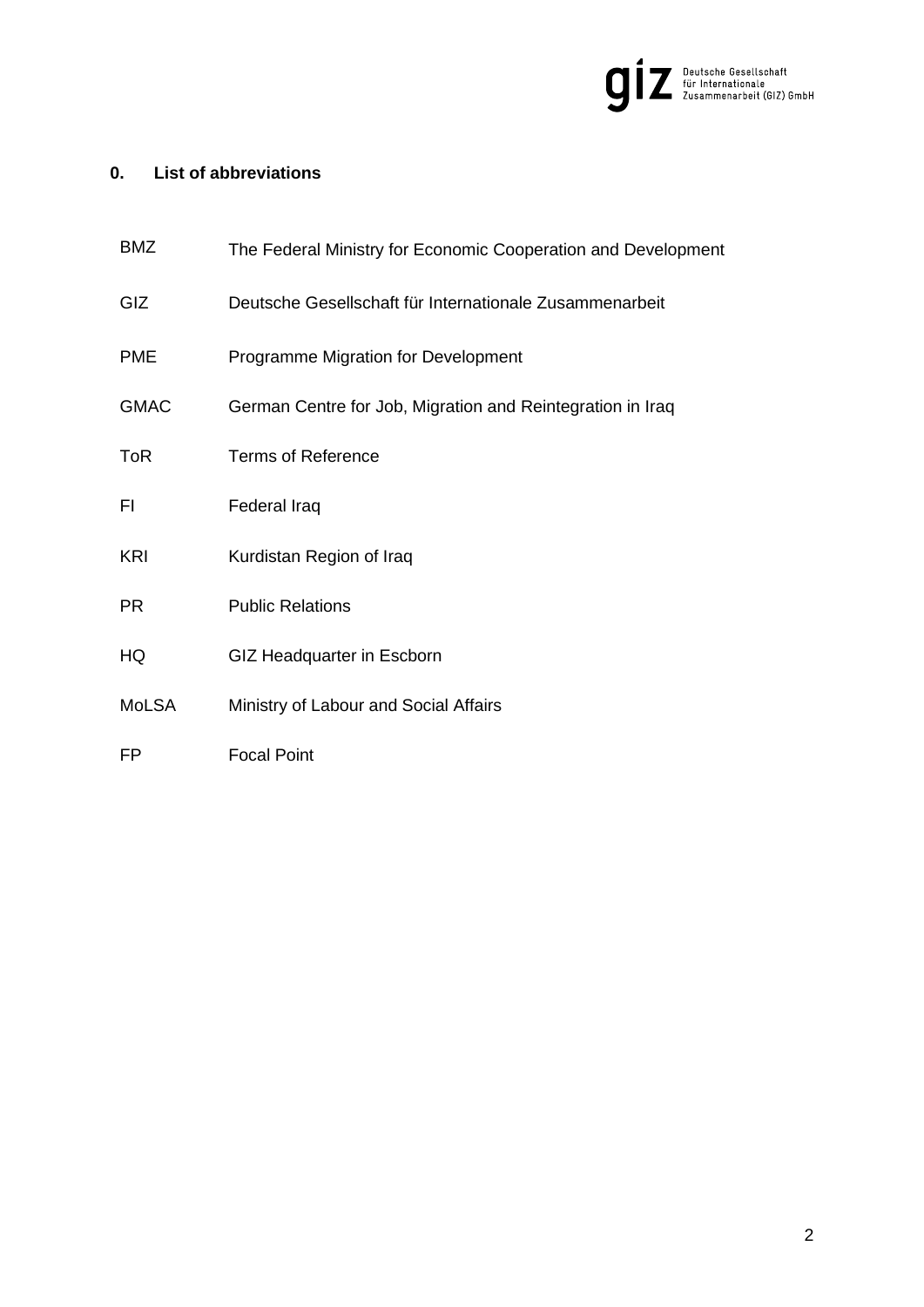

# **1. Context**

The Federal Ministry for Economic Cooperation and Development (BMZ) commissioned BMZ Programme "Returning to New Opportunities", which through the Global Programme Migration for Development (PME) of the Deutsche Gesellschaft für Internationale Zusammenarbeit (GIZ) together with civil society organizations, operate in the implemented countries of origin. The German Centre for jobs, Migration and Reintegration (GMAC) represents Programme Migration for Development (PME), which supports local governments on the topic promoting private sector and also promotes returnees to transfer and return their gained knowledge and experience from abroad, to their country of origin.

As an international cooperation enterprise for sustainable development with worldwide operations, the federally owned Deutsche Gesellschaft für Internationale Zusammenarbeit (GIZ) GmbH supports the German Government in achieving its development-policy objectives. It provides viable, forward-looking solutions for political, economic, ecological, and social development in a globalized world. The project supports its partners in implementing active labour market measures and in adapting these, so they meet the needs of employers and address the needs of unemployed, including vulnerable groups. Furthermore, youth, students, entrepreneurs and also the private sector are a point of focus for the respective projects.

For the purpose of sustainable development in international cooperation, GIZ PME shall deliver group of training of trainers (TOT) to enhance and strengthen the capacity of political partners staff MoLSA in both Federal Iraq and Kurdistan Region of Iraq. Professional training of trainers courses targeting trainers of MoLSA FI and KRI: preparing for the training process, professional coaches, clarifying their roles and responsibilities, and building perframance evaluation.

<span id="page-2-1"></span>Background to the task to be performed:

GIZ PME shall hire a contractor to design training contents that cover the main identified topics based on a previous needs assessment conducted by PME, and conduct training adapted to the needs and criteria of the participants.

# <span id="page-2-0"></span>**2. Tasks to be performed by the contractor**

The contractor is responsible for providing the following services:

#### 2.1 Provision of Trainers/Experts:

• Provision of highly qualified trainers to conduct physical ToT courses on a group capacity building topics assigned by GIZ PME to the political partner MoLSA in FI and KRI. The ToTs are "Theoretical Introduction to Basics of Solar Energy," "Installation and Maintenance of CCTV Security Cameras," Mobile Phone Gadgets Repair and Maintenace," "Reintegration Management", "M&E and Data Collection, Management and Protection," and "Report Management".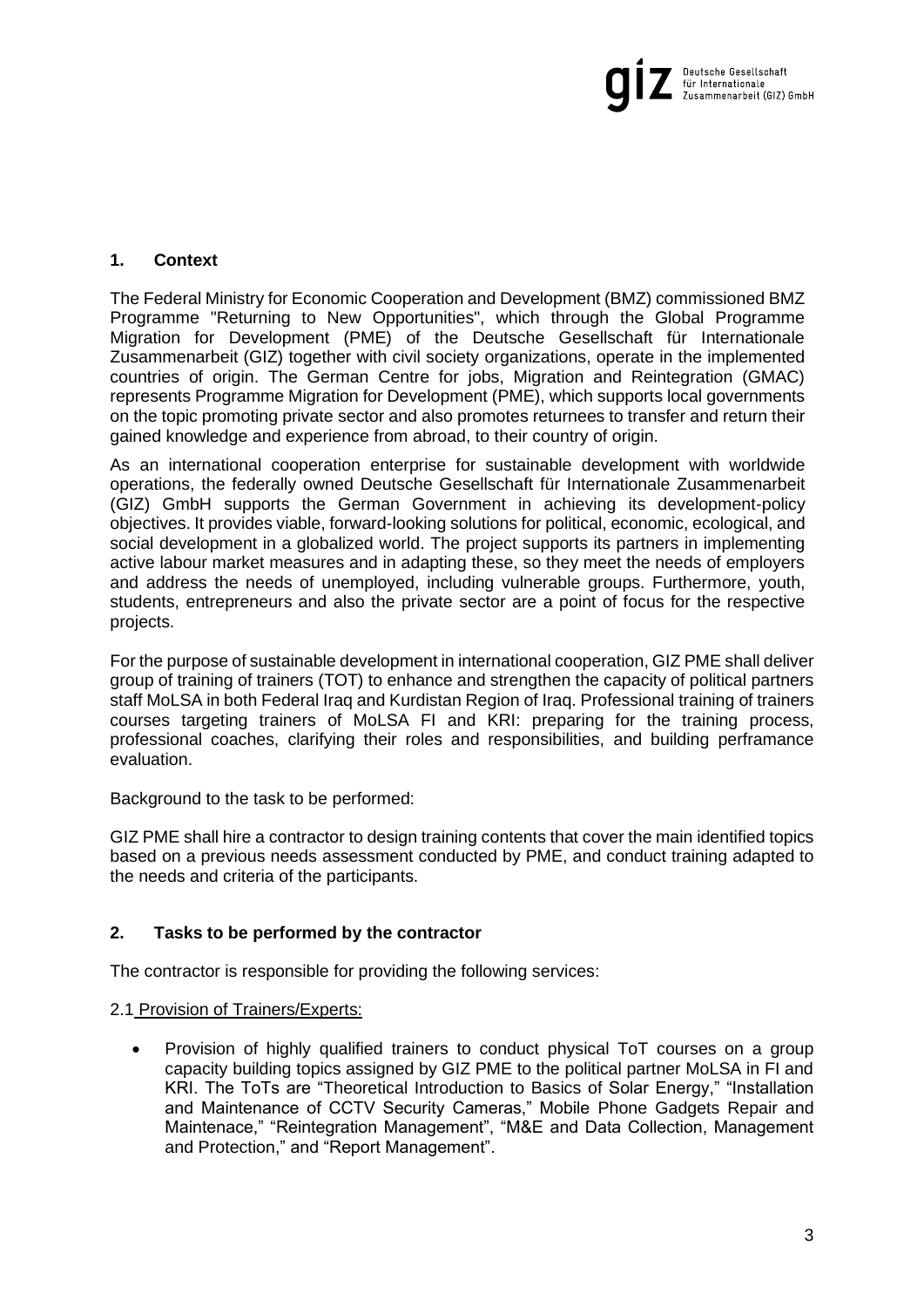

### 2.2 Logistics

Training Hall Venue:

- In collaboration with MoLSA Swedish Academy/(Training of Trainer Centre for Kurdistan), use the training hall for "Theoretical Introduction to Basics of Solar Energy," "Installation and Maintenance of CCTV Security Cameras," "Mobile Phone Gadgets Repair and Maintenace,"
- Large screen, data show, HDMI cables, sound system (already exists in Swedish Academy).
- Privsion of translations and translators.
- The size and equipment of the room needs to be sufficient to respect GIZ rules and regulations regarding COVID-19 protection measures.
	- Providing FFP2 or N95 facemasks
	- Keeping social distancing (1.5 meters between seated participatns)
	- Providing disinfectants materials

Meeting Hall Venue

- Provide a venue that can accommodate up to 20 seated participants for "Reintegration Management", "M&E and Data Collection, Management and Proteciton," and "Report Management".
- Large screen, data show, HDMI cables, sound system.
- Provision of translations and translators.
- The size and equipment of the room needs to be sufficient to respect GIZ rules and regulations regarding COVID-19 protection measures.
	- Providing FFP2 or N95 facemasks
	- Keeping social distancing (1.5 meters between seated participatns)
	- Providingdisinfectants materials

#### **Catering**

- Provide lunch for up to 20 participants and 1 trainer for each training day
- Provide 2x coffee break on training day

**Printing** 

- Provide printed handouts for participants for each training, as required.
- Provide a list of participants for each training, ensuring that it is signed by all participants each day.
- Prepare and print off the certificates that need to be signed by the trainer, PME supervisor, and winning bidder representative.

# 2.3 Milestones and Training Details

Certain milestones, as laid out in the table below, are to be achieved by certain dates during the contract term, and at locations:

| <b>Milestone (Training Course)</b>       | Deadline/place/person responsible                                                                                              |
|------------------------------------------|--------------------------------------------------------------------------------------------------------------------------------|
| Kick off meeting with contracted Company | 03 August 2022 Contracted company Ad<br><b>PME Focal Points</b>                                                                |
| Energy ToT                               | Theoretical Introduction to Basics of Solar   One ToT of five working days for eight<br>participants (3 KRI, 5 FI) in Erbil in |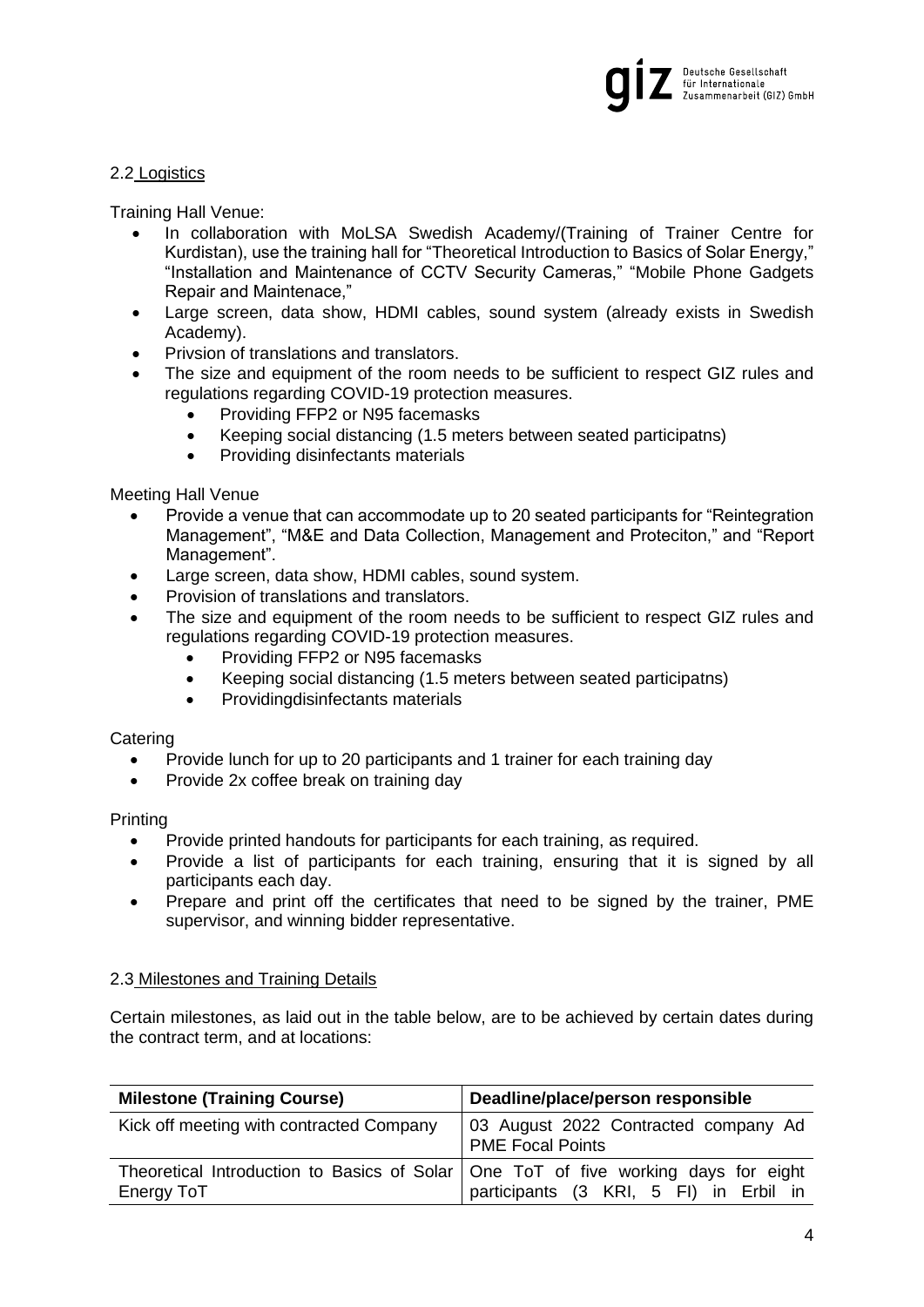

|                                                                        | collaboration with MoLSA KRI and PME FP<br>on 07-11 August 2022.                                                                                                                     |
|------------------------------------------------------------------------|--------------------------------------------------------------------------------------------------------------------------------------------------------------------------------------|
| of CCTV<br>Installation and Maintenance<br><b>Security Cameras ToT</b> | One ToT of five working days for eight<br>participants (8 KRI) in Erbil in collaboration<br>with MoLSA KRI and PME FP on 11-15<br>September 2022.                                    |
| M&E and Data Collection, Management and<br>Proteciton ToT              | One ToT of five working<br>days for<br>15<br>FI)<br>(15)<br>in<br>Baghdad<br>participants<br>in<br>collaboration with MoLSA FI on 20-25<br>September 2022.                           |
| Mobile<br>Gadgets<br>Repair<br>Phone<br>and<br>Maintenace ToT          | One ToT of five working days for eight<br>participants (4 KRI, 4 FI) in Erbil in<br>collaboration with MoLSA KRI and PME FP<br>on 09-13 October 2022.                                |
| <b>Reintegration Management ToT</b>                                    | Two ToT of five working days for eight<br>participants (4 KRI, 4 FI) in Erbil in<br>collaboration with MoLSA KRI and PME FP<br>13-17 November 2022 and 12-16<br>on<br>Febraury 2023. |
| <b>Report Management ToT</b>                                           | One ToT of three working days for 15<br>participants (15 FI) in<br>Baghdad<br>in<br>collaboration with MoLSA FI on 12-14 March<br>2023.                                              |
| <b>Report Submission</b>                                               | The contracted company to provide final<br>reports and related invoices no later than 15<br>April 2023                                                                               |

Under this assignment the following deliverables are expected:

- a) Detailed curriculum for each training session.
- b) Time plan how to sequence and schedule the sessions only.
- c) Strategy about the methodology of the trainings.
- d) For each ToT, additional 5 days will be given for preparation, coordination and report writing.

# 2.4 Communication, Monitoring and Evaluation

The contractor expects a good documentation of the activities and results from the trainings and individual sessions.

- a) One report about performance of each training (English)
- b) Evaluation of the trainings by a survey for the participants (in Arabic or Kurdish)
- c) Final report in the end about whole activities including an assessment on what went well and what did not and recommendation for future activities (English)

Period of assignment: From **01.08.2022** until **30.04.2023**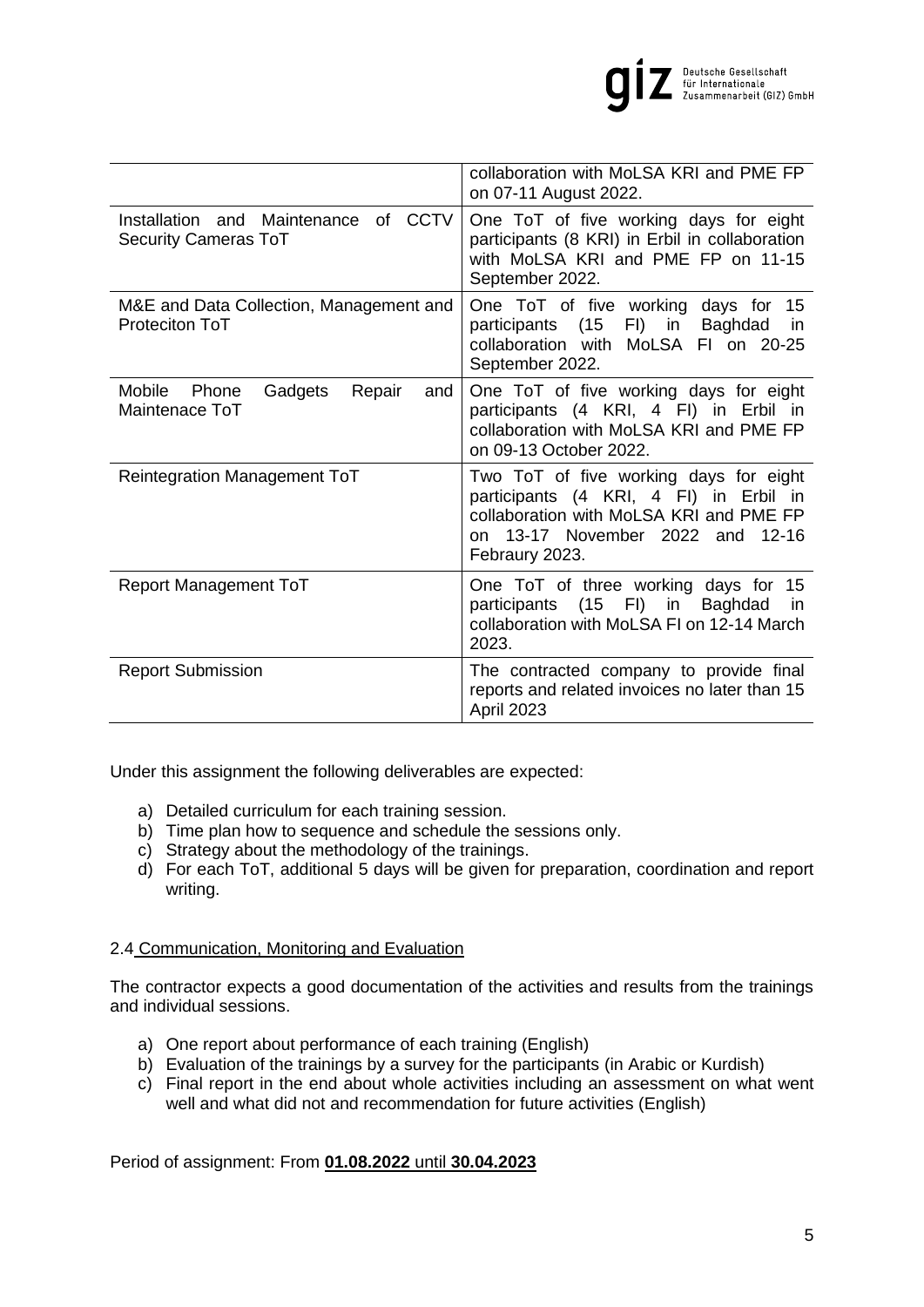

# <span id="page-5-1"></span>**3. Concept**

In the bid, the bidder is required to show how the objectives defined in Chapter [0](#page-2-1) are to be achieved, if applicable under consideration of further specific method-related requirements (technical-methodological concept). In addition, the bidder must describe the project management system for service provision.

### <span id="page-5-0"></span>**3.1 Technical-methodological concept**

3.1.1 Strategy: The bidder is required to consider the tasks to be performed with reference to the objectives of the services put out to tender (see Chapter [0\)](#page-1-1). Following this, the bidder presents and justifies the strategy with which it intends to provide the services for which it is responsible (see Chapter [0\)](#page-2-1).

3.1.2 Cooperation: The bidder is required to provide a proven track record of conducting assignments for development cooperation organizations. And the knowledge of the legal framework context in Iraq and cooperation with partners.

3.1.3 Steering structure: The bidder is required to present the approach and procedure for steering the measures with the project partners (planning and steering assignments and supporting local and international short-term experts). And their contribution to results monitoring and the associated challenges.

3.1.4 Experience: The bidder is rquired to prove experience in the field of ToT's assigned in the ToR in chapter 1 and 2 in addition to the designing and delivery of training programs.

# <span id="page-5-2"></span>**4. Personnel concept**

The bidder is required to provide personnel who are suited to filling the positions described, on the basis of their CVs ,the range of tasks involved and the required qualifications.

The below specified qualifications represent the requirements to reach the maximum number of points.

#### <span id="page-5-3"></span>**4.1 Team Leader**

4.1.1 Tasks of the team leader

- Overall responsibility for the advisory packages of the contractor (quality and deadlines)
- Coordinating and ensuring communication with GIZ, partners and others involved in the project.
- Personnel management, in particular planning and steering assignments and supporting local and international short-term experts
- Regular reporting and report writing in accordance with deadlines

4.1.2 Qualifications of the team leader

- Education/training (2.1.1): University qualification (Master Degree level is preferred) in administration, economics, management or a related field.
- Languages (2.1.2): Good business language skills in English language. Arabic and/or is an asset
- General professional experience (2.1.3): 4 year's experience in the Iraqi public and private sector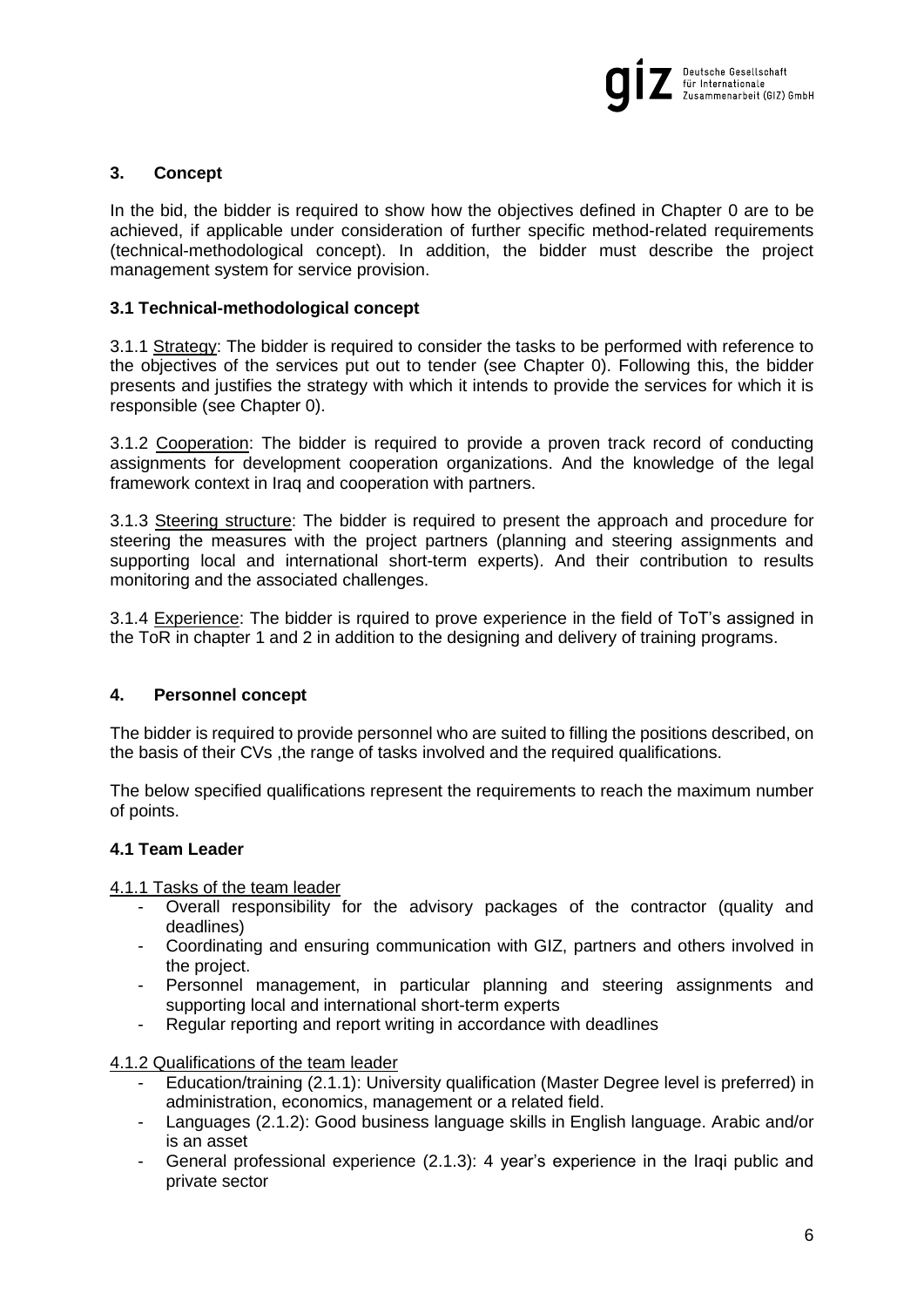

- Specific professional experience (2.1.4): 4 years' experience in the field event management and ToT coordination.
- Leadership/management experience (2.1.5): 4 years of management/leadership experience as a project team leader or manager in a company
- Regional experience (2.1.6): 4 years' experience living and working in Iraq
- Development cooperation (DC) experience (2.1.7): previous experience with international organisation is beneficial.
- Other (2.1.8): n.a.

#### <span id="page-6-0"></span>**4.2 Experts pool with a 3-5 experts**

4.2.1 Tasks of the short-term experts

- Provide training and coaching/mentoring in person
- Report writing
- Evaluation of activities
- Designing the different documents required in the sections above

4.2.2 Qualifications of the short-term experts ( local experts)

- Education/training (2.2.1): university qualification (Master level is preferable) in delivering related ToT's mentioned in Chapter 2.
- Language (2.2.2): business fluency in English is mandatory, Arabic and/or Kurdish is an asset.
- General professional experience (2.2.3): 4 years' experience in the field ToT's provided in chapter 2.
- Specific professional experience (2.2.4): fully aware about the Iraqi context and experience in providing trainings.
- Leadership/management experience (2.2.5): n.a.
- Regional experience (2.2.6): 4 years' experience living and working in Iraq is essential, experience in MENA is a strong advantage
- Development Cooperation (DC) experience (2.2.7): previous experience in assignments with development organisations are a beneficial.
- Other (2.2.8): n.a.

#### **4.3 International expert**

- 4.3.1 Tasks of the short-term expert
	- Provide training and coaching/mentoring in person.
	- Report writing
	- Evaluation of activities
	- Designing the different documents required in the sections above
- 4.3.2 Qualifications of the short-term experts
	- Education/training (2.3.1): university qualification (Master level is preferable) in delivering related ToT's mentioned in Chapter 2.
	- Language (2.3.2): business fluency in English is mandatory, Arabic and/or Kurdish is an asset.
	- General professional experience (2.3.3): 4 years' experience in the field ToT's provided in chapter 2.
	- Specific professional experience (2.3.4): fully aware about the Iraqi context and experience in providing trainings.
	- Leadership/management experience (2.3.5): n.a.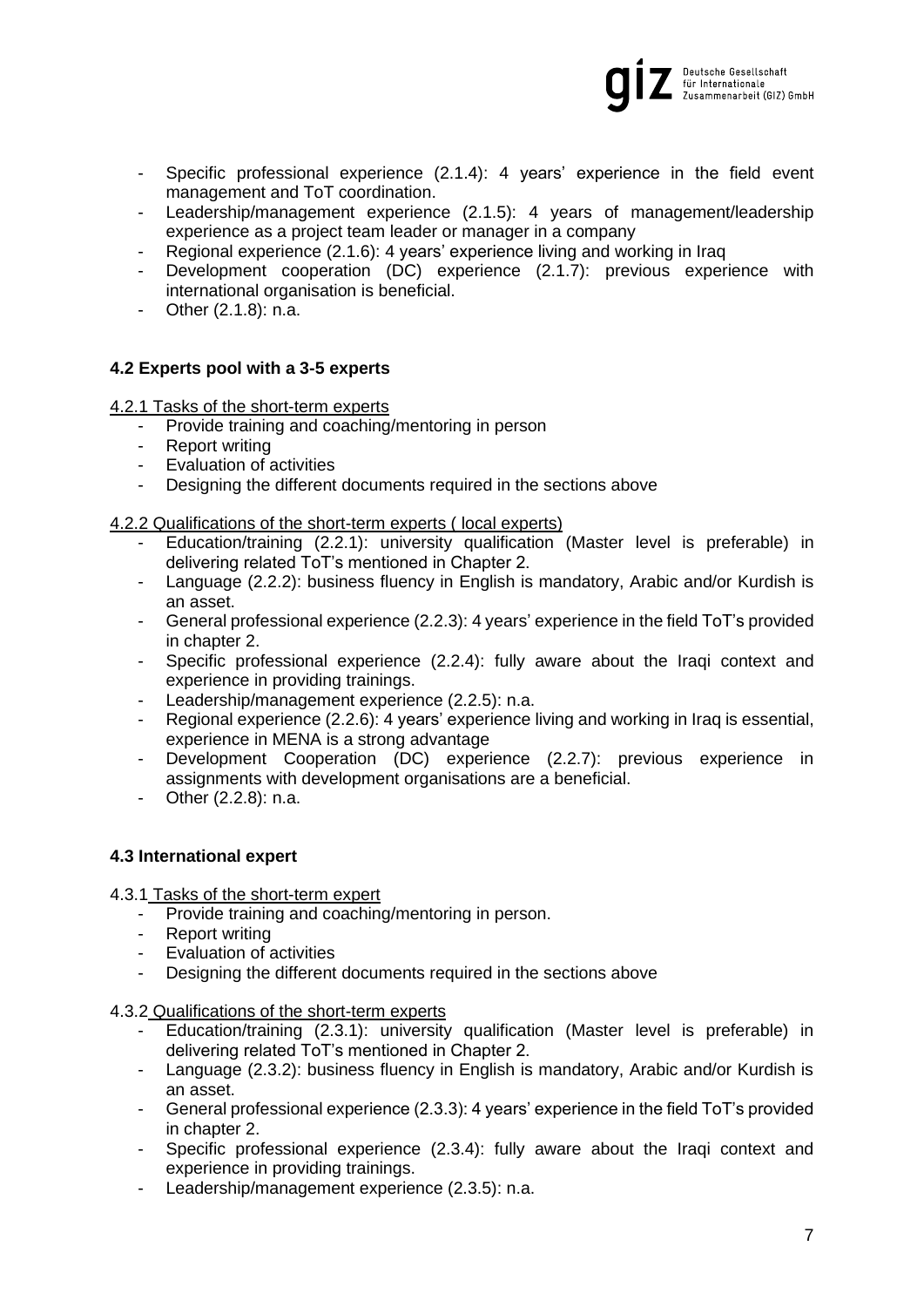

- Regional experience (2.3.6): 4 years' experience living and working in Iraq is essential, experience in MENA is a strong advantage
- Development Cooperation (DC) experience (2.3.7): previous experience in assignments with development organisations are a beneficial.
- Other (2.3.8): n.a.

# <span id="page-7-0"></span>**5. Costing requirements**

# **5.1 Travel**

#### 5.1.1 Applicable for the **International expert**

The contractor is responsible for the budget breakdown including the following:

International experts travel cost including all expenses that may occur underneath such as visa, plane ticket, airport transportation, daily allowance (only for the trainer), among other costs to either Baghdad or Erbil. The Travel expenses will be reimbursed against proof.

#### 5.1.2 Applicable for **National Experts/Participants**

The contractor is responsible for the budget breakdown including the following:

National experts (if any) and participants travel cost including all expenses that may occur underneath such as plane ticket, airport transportation, daily allowance (only for the trainer), among other costs to Erbil. The Travel expenses will be reimbursed against proof.

#### <span id="page-7-1"></span>**6. Inputs of GIZ or other actors**

MoLSA FI and KRI to provide training halls for 4 of the training upon request in collaboration with the contracted company. The company is responsible to provide halls for the two remaining trainings in Baghdad.

# <span id="page-7-2"></span>**7. Requirements on the format of the bid**

The structure of the bid must correspond to the structure of the ToRs. In particular, the detailed structure of the concept (Chapter 3) is to be organized in accordance with the positively weighted criteria in the assessment grid (not with zero). It must be legible (font size 11 or larger) and clearly formulated. The bid is drawn up in English (language).

The complete bid shall not exceed 10 pages (excluding CVs).

The CVs of the personnel proposed in accordance with Chapter [4](#page-5-2) of the ToRs must be submitted using the format specified in the terms and conditions for application. The CVs shall not exceed 4 pages. The CVs must clearly show the position and job the proposed person held in the reference project and for how long. The CVs can also be submitted in English (language).

If one of the maximum page lengths is exceeded, the content appearing after the cut-off point will not be included in the assessment.

Please calculate your price bid based exactly on the aforementioned costing requirements. In the contract, the contractor has no claim to fully exhaust the days/travel/workshops/ budgets.